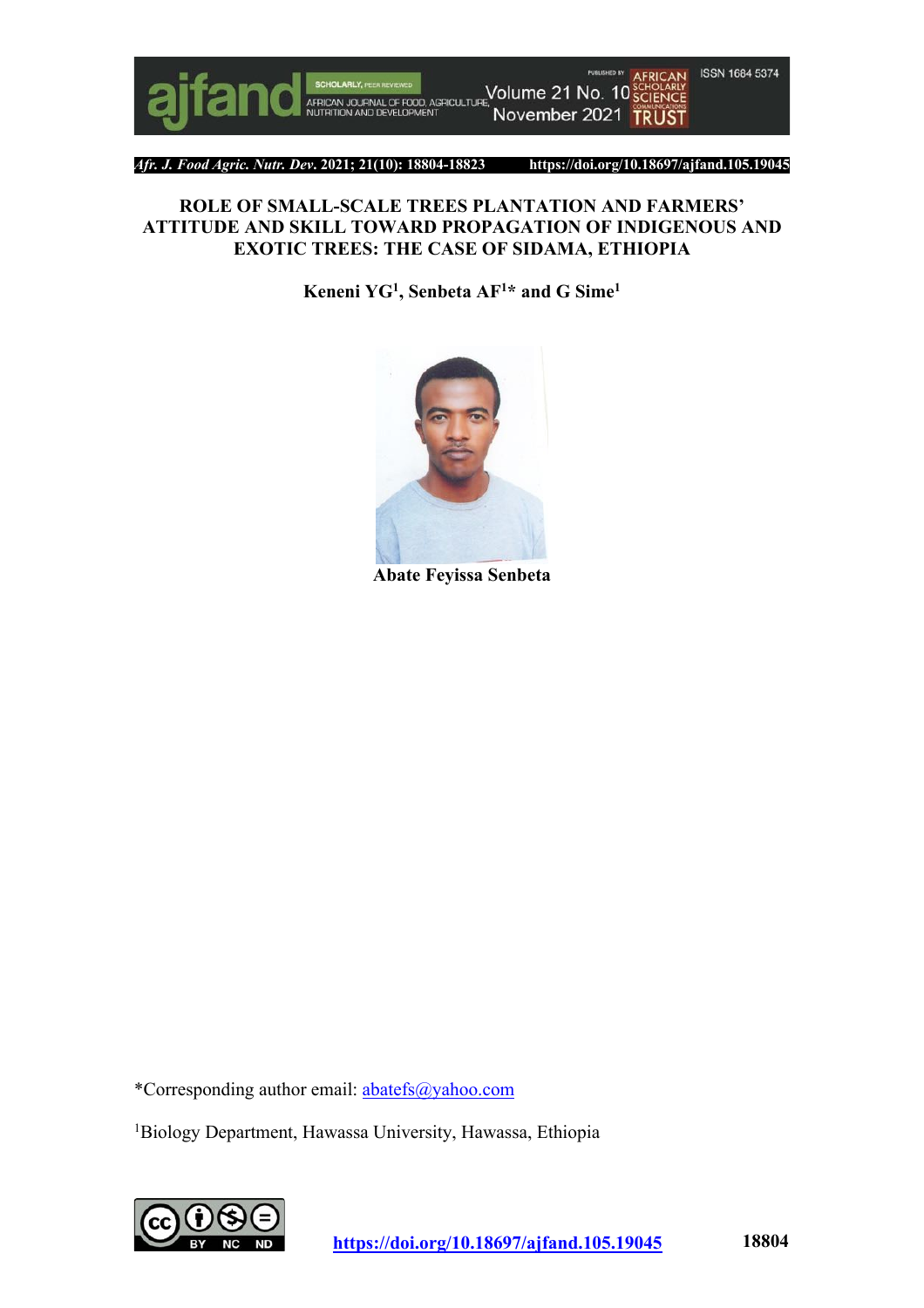# **ABSTRACT**

The tree land cover in Ethiopia is declining due to deforestation, agricultural land expansion, overgrazing, firewood use and construction. Farm tree plantation has a potential to improve tree cover and the country's vision towards reducing greenhouse gases (GHG) emission by 2030. This study was conducted in Sidama of Ethiopia to assess the role of small-scale tree plantations, and the attitudes and skills of farmers in propagating and conserving indigenous trees as compared to exotic ones, and to identify major impediments for exotic and indigenous tree plantation. By using stratified random sampling, 149 household heads were selected and interviewed, and the tree plantation practices of 46 randomly selected farmers were observed. Advice and support given to farmers concerning tree plantation and nursery care were collected from 16 Woreda Rural Development Experts. During the study a total of 46 tree species were identified, and 92% of the trees on the farmland were exotic. The percentage composition of the five most dominant tree species were *Eucalyptus spp*. (79.6%), *Cupressus spp* (8.5%), *Cordia africana* (4.8%), *Grevillea robusta* (3.3%), and *Millettia ferruginea* (1.8%). The trees provide several direct and indirect socioeconomic and ecological importance (construction, fuel, income, medicinal value, fencing, asset for present and next generation, fodder for livestock, garden shade, aesthetic, recreation, spiritual value, improve soil fertility and environmental impact remediation). The majority of farmers prefer exotic trees due to their fast growth, ease of nursery preparation and fast establishment, and higher income generation in shorter period. Though farmers like to plant indigenous trees for their ecological services such as improving soil fertility, producing durable household utensils, shading and other ecological values; land shortage and lack of knowledge on plant biology, nursery preparation and propagation method constrained its plantation. Therefore, introduction of appropriate technologies to the existing farming system is required for sustainable indigenous tree plantation in the study area.

**Key words:** Exotic trees, farmers, indigenous trees, indigenous knowledge, preference, Sidama, small-scale, tree plantation

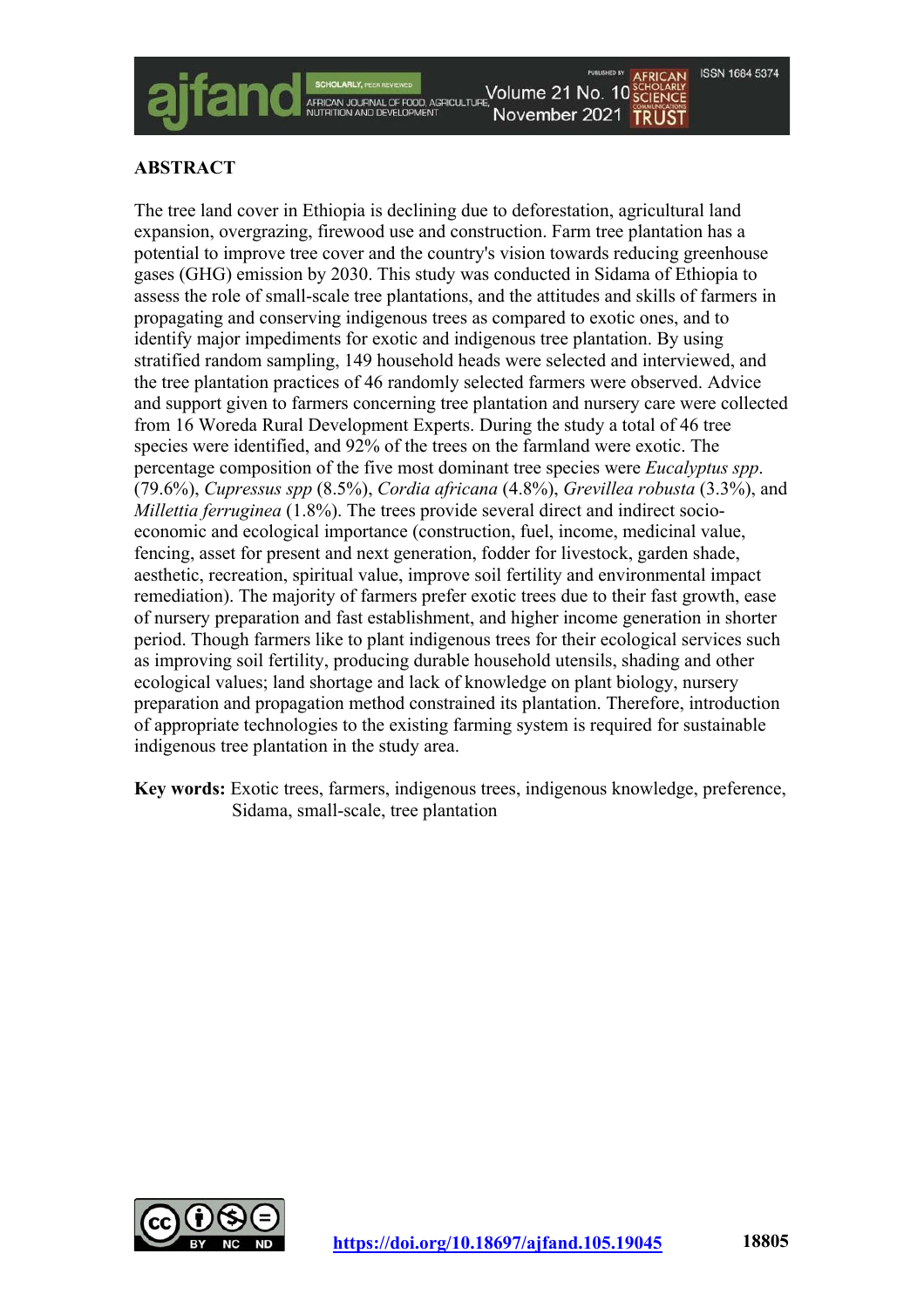## **INTRODUCTION**

Ethiopia lost about 92,000 ha of its forest annually between 2000 and 2013 [1]. During the same years the annual rate of afforestation was about a fifth of annual forest loss, 19,000 ha/year. As a result, the actual forest cover of the country has declined below the estimated 3% of the total land area in 2004 (WBISPP, 2004 in FAO [2]). Deforestation and forest degradation in Ethiopia historically correlate with expansion of agricultural land, overgrazing, fuel wood consumption, forest fire and to a lesser extent, illegal logging and forest fires [3-5]. However, the country envisions reducing GHG emission by 2030 through reduced deforestation and forest degradation, and increased carbon sequestration through afforestation, area closures, sustainable agroforestry and management of forests and woodlands [3]. Considering the fact that most of the population depends on small-scale agriculture and natural resources for livelihood and energy, the current trend of deforestation and forest degradation is unlikely to abate in the near future unless appropriate measures such as alternative livelihood, energy source, afforestation and reforestation programs are devised [6]. The continued deforestation increases erosion, loss of productive top soil, reduces crop yield and farmers income, which consequently exacerbate the vicious cycle of poverty and natural resource degradation [7].

AFRICAN JOURNAL OF FOOD, AGRICULTURE

In Ethiopia, tree conservation has been part of indigenous farming system. Small-scale tree plantation is believed to play a role in solving problems associated with sustainable use of agricultural land, to reverse the adverse effect of lost forest, and to fulfill the livelihood and energy requirement of the ever increasing population. The tree plantation ranges from purely monoculture to a complex agroforestry system [8]. Small-scale plantations in domestic home garden agroforestry and farmlands have contributed to the conservation of useful tree species and provide supplementary food, fuel and fodder [5, 9]. Trees such as eucalyptus and other exotic tree plantations have played a role in alleviating the economic, fuel and construction material problems of the country [10, 11]. In countries such as Ethiopia where more than 90% of the energy is derived from wood and biomass and no other energy alternatives exist, it is not fair to discourage eucalyptus and other exotic tree plantations [10, 12]. However, care should be taken to avoid the unanticipated results of exotic tree plantations because there are reports suggesting that exotic plantations support much lower biodiversity [13], are vulnerable to pathogenic fungi [11], and cause allelopathic and other adverse effects on natural and agricultural ecosystem. Moreover signs of die-back were also observed [14].

The presence of exotic trees such as eucalyptus has immensely reduced the pressure on remnant indigenous trees by substituting for fuel, construction material and income source. Hence, many argue that it is important to educate farmers to plant and conserve indigenous trees beside exotic ones. Several studies have been carried out on indigenous tree propagation methods, establishment and habitat requirements. The establishment of demonstration site and field research centers (for example, Gulele subcity of Addis Ababa and Center for Indigenous Trees Propagation and Biodiversity Development at Tulu Korma, Addis Alem, in West-Shewa Zone of Oromia Regional State) are evidences for indigenous tree conservation and propagation efforts [14].

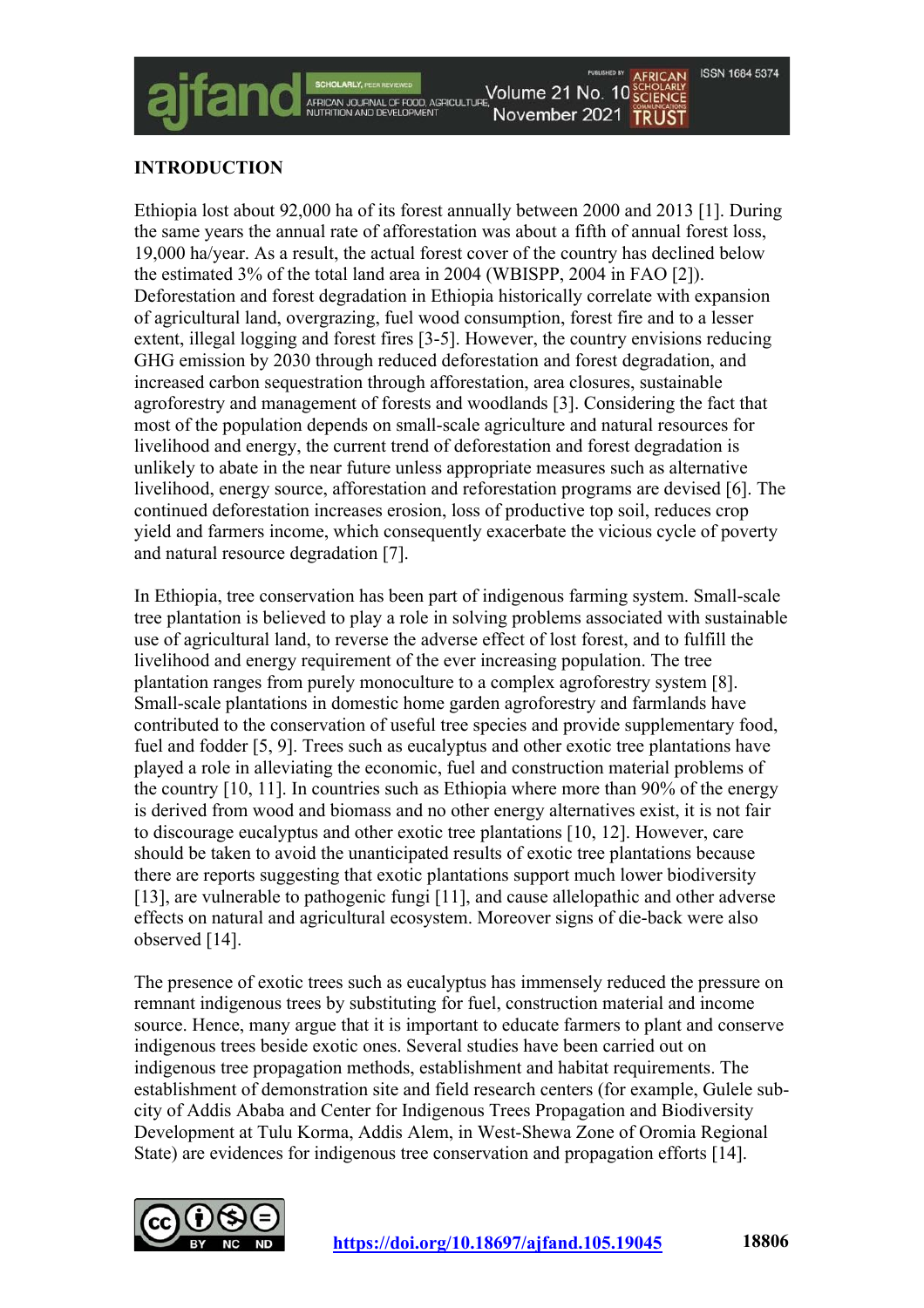Similarly, the Green Ethiopia foundation in collaboration with Ambo University is supporting farmers on nursery preparation and seedling propagation of indigenous trees.

In the past decades, awareness creation through public media and trainings has been attempted. Different rural developmental bodies such as rural development agents, researchers, NGOs have tried to support and advice rural communities to reduce the rate of deforestation and promote plantations of indigenous trees. Moreover small-scale plantations in home garden agroforestry and farmlands were indicated to contribute to the conservation of useful tree species and in providing supplementary food, fuel and fodder [5, 9]. In the vicinity of woreda cities of Sidama zone, Ethiopia, where this study was carried out, the trees and the indigenous knowledge is under threat from urbanization and introduction of new tree species. In the Sidama Zone of Ethiopia no thorough study has been done to assess the role of farm trees, attitude, knowledge and skills of farmers in planting, propagating and conserving indigenous and exotic trees. Therefore, it is important to assess the role of farm trees, farmers' attitude and factors governing preferences of farmers. The specific objective of the present study was i), to assess factors affecting propagation and conservation of farm trees and ii), to assess attitude and skills of farmers in planting, propagating and conserving indigenous as compared to exotic trees in Sidama zone of Ethiopia.

# **MATERIALS AND METHODS**

#### **Study site**

The study was carried out in rural kebeles (peasant associations) selected from four districts<sup>1</sup> (woredas) of Sidama zone, Southern Ethiopia (Figure 1). The kebeles selected by multi-stage random sampling were Chaffe Koti-Jabessa and Tulo from Hawassa Zuria woreda, Konsore-Fulas and Koran-Goge from Borricha Woreda, Tulla and Ganne from Yirgalem (Dale) Woreda and Abaye from Wondogenet woreda. The dominant tribe in the zone is Sidama. Sidama zone has a bimodal rainfall pattern, with the *belg* rains falling from February to April and the *kiremt rains* falling from June to October. The agricultural practice is mainly agroforestry including mixed cropping of chat, coffee, fruits, vegetables and food crops. The three wealth classification systems that exist in the districts are model farmers, middle income farmers and poor farmers. Land is an important household asset for tree planting and production of crops and rearing of livestock. The high complexity and strong inter-linkage between crop production and livestock tending makes the two livelihood systems difficult to consider separately.

<sup>1</sup> District (in Amharic: *Woreda*) is an administrative structure below the zone which is further sub-divided into smallest local government units called peasant associations (in Amharic: *kebeles*).

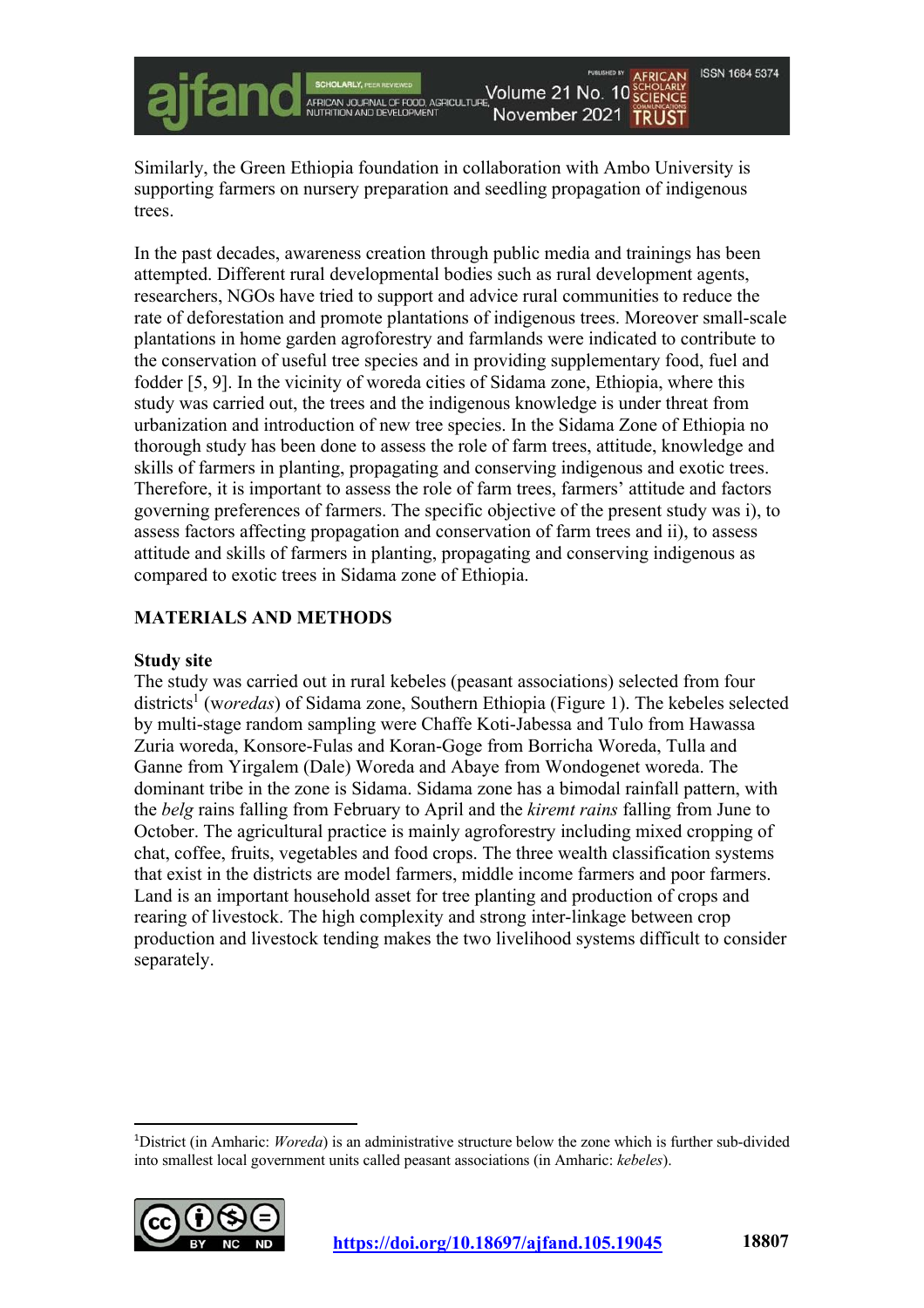

**Figure 1: Map of the study sites, Sidama Zone, Southern Ethiopia, 2017 [15]**

# **Data collection Method**

In consultation with district experts, 149 sample households were selected from representatives by multi-stage random sampling. A combination of structured and semi-structured interviews was administered to collect information. Moreover, the gardens of 46 randomly selected farmers were observed for major tree species planted, propagated, and seedlings prepared at nursery sites. The numbers of individual trees were counted from each species. Farmer knowledge and skill in tree propagation and care for seedlings at nursery stage and after transplantation was observed. Information on major tree species planted, trainings, support and supervision given for farmers concerning conservation and tree plantation was collected from 16 Rural Development Experts (4 from each woreda). The generated data was analyzed quantitatively and qualitatively.

# **RESULTS AND DISCUSSION**

# **Demographic characteristics of respondents and its influence on tree planting**

From the interviewed 149 household heads, 137 were males and 12 were females, and 98.7% were married (Table 1). Most of the interviewed households (94.6%) were above the age of 30 and only 5.4% were below the age of 30, and 16.1% of them were in old ages (above 60 years old). The lower female numbers in the study areas (8.1%) were mainly attributed to society's tradition of male-dominance where the male is responsible for tree plantation and believed to have more knowledge. However, females

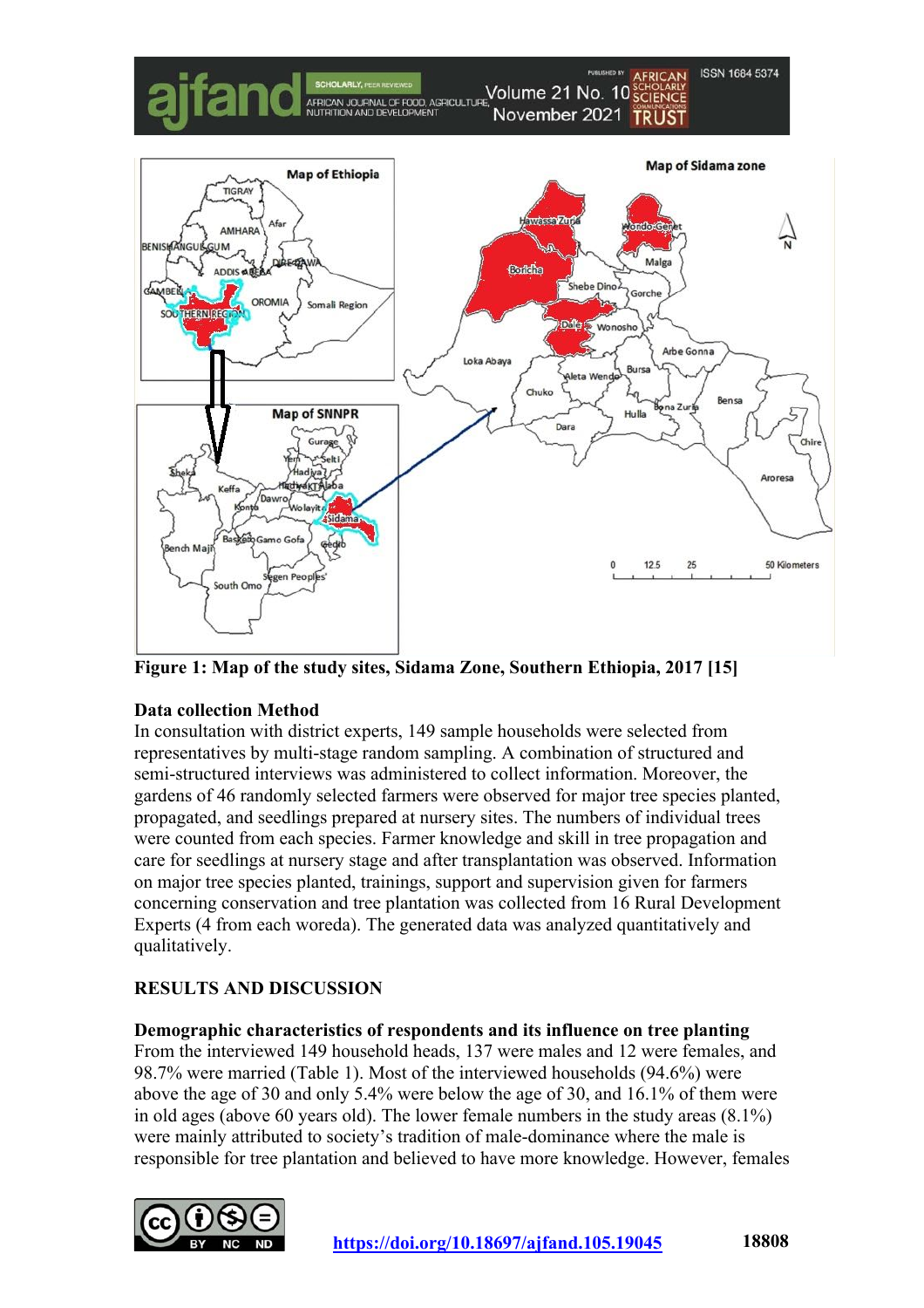are involved in managing plants in the home garden by hoeing, weeding and planting. The majority of the respondents were in the age range of 30 and above, and most of them (81.2%) owned their lands during/before the Derg regimes (27 years ago) (Table 1). Due to their age most of the farmers believe that they have good attitude, more knowledge and good experience of planting trees. Regarding education, 69 % of the farmers got primary education and above, which is higher than Aleta Wondo woreda of Sidama zone [16] and Ezha Districts of Gurage Zone [17]. Educated farmers are aware of not only the economic benefit of trees but also their contribution to sustainable development [18].

SCHOLARLY, FEERING AND ESCHOLARLY<br>AFRICAN JOURNAL OF FOOD, AGRICULTURE, **VOLUME 21 NO. 10** SCIENCE<br>NUTRITION AND DEVELOPMENT NOVEMBER 2021 TRILLET

**ISSN 1684 5374** 

AFRICAN

November 2021 TRUST

The mean land size of the respondents was about  $0.8\pm0.53$  ha (smallest for Wondogent and largest for Yirgalem) (Figure 2). Mean land size of Yirgalem (1.34  $\pm$  0.86 ha) was significantly larger ( $p \le 0.05$ ) than the other study sites. Moreover, land size was positively correlated with both tree plantation  $(r=0.42)$  and number of tree species (r=0.21). The respondents in Wondogenet covered less than 2% of their total land with trees whereas in Hawassa Zuria 11-25% of the respondents covered their land with trees. An increase in land size of households is believed to increase both the propensity to plant trees and the amount of trees planted [19, 20]. The lower land size and large family size in Wondogenet area has a long history that began due to migration of people and attraction of large agricultural investments to the area [21, 22]. The mean family size per household in Wondogenet (8.8  $\pm$  0.63) was significantly larger (p  $\le$ 0.05) than that of Boricha (6.62 $\pm$  0.48). Consequently, the area is forced to support too many people and farmers prefer growing cash crops such as coffee, chat and sugarcane by clearing trees.



**Figure** 2: Mean land size (ha) of farmers in the study sites. Bars show means  $\pm$  SE **and different letters indicate significant differences for the sites, Tukey HSD** post hoc test at  $p \leq 0.05$ 

# **Tree Species and diversity of the farmlands**

During observation, the gardens of most farmers were extended and it was difficult to distinguish home gardens from farmlands. Some farmers had only a small parcel of garden area which was used for cultivation of both annual and perennial plants including enset (*Ensete ventricosum),* coffee*,* maize, chat (*Catha edulis*), avocado, mango, roots and tubers, vegetables and several other grasses, shrubs and trees. A total of about 46 tree species belonging to 22 families (22.9 % Fabaceae) were identified (**Table 2**).

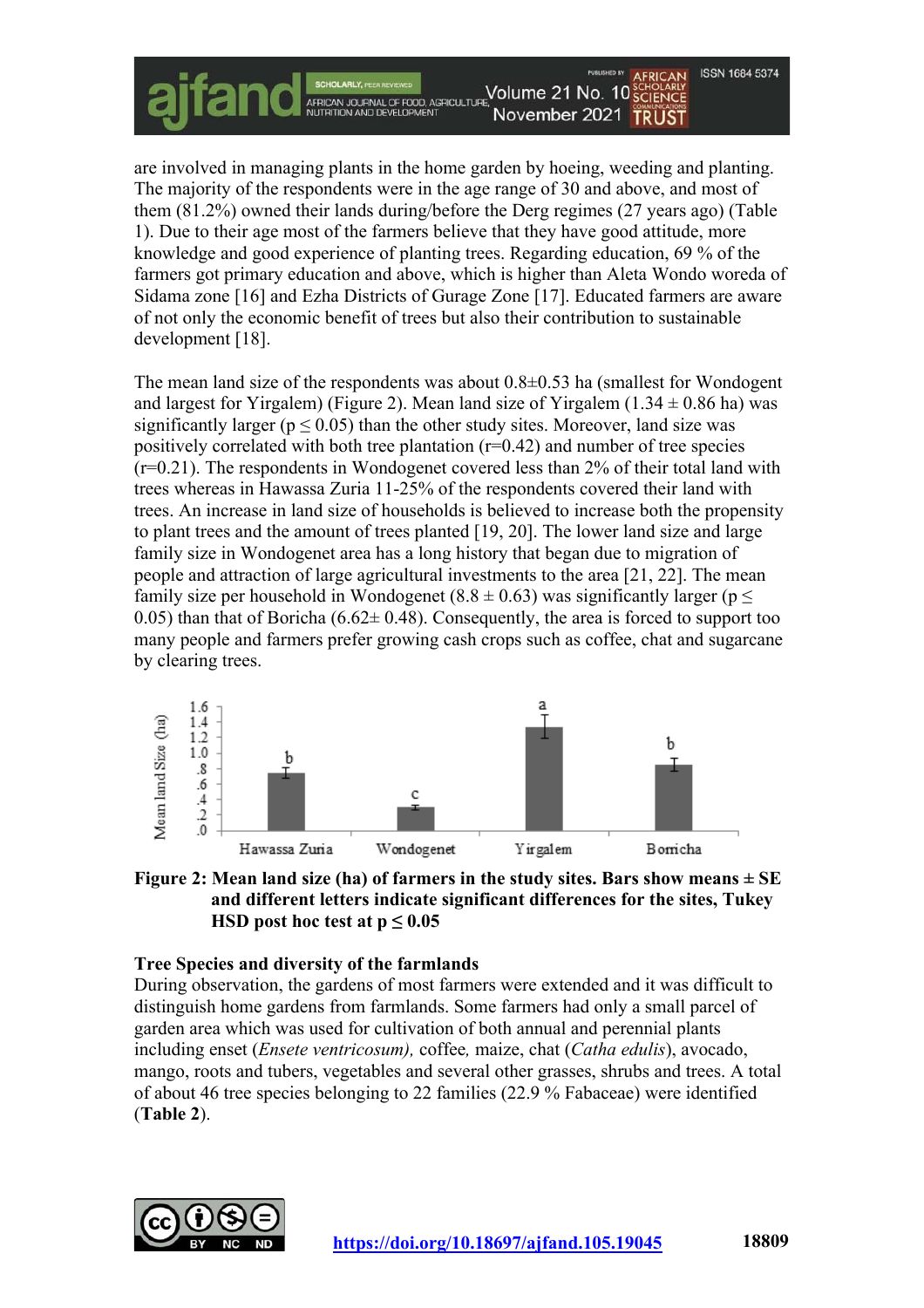Few tree species were restricted to some farmlands while others were found across all farmlands. The three most dominant trees on the lands of farmers were *Eucalyptus* spp., *Cupressus* spp. and *Cordia africana.* All farmers were observed to have at least two species of trees in their farmland, *Eucalyptus* spp. and *Cordia africana*. It was found that about 92% of the trees on farmland were exotic. In terms of mean count the nine most common tree species, from largest to smallest, were *Eucalyptus* spp. (79.6%), *Cupressus* spp (8.5%), *Cordia africana* (4.8%), *Grevillea robusta* (3.3%), *Millettia ferruginea* (1.8%), *Croton macrostachyus*(0.5%), *Azadirachta indica* (0.47%), *Afrocarpus falcatus (*syn. *Podocarpus falcatus)* (0.455%), *Acacia* spp. (0.38%) and others (1.2%) (Figure 3). The mean number of tree species on the sampled farmland in the study sites were not significantly different ( $p \le 0.05$ ). But when the mean count of individual trees such as *C. africana* was compared, the number of *C. africana* around Yirgalem (53.4 $\pm$ 27.98) was significantly larger than the other study sites (p < 0.05).

AFRICAN JOURNAL OF FOOD, AGRICULTURE<br>AFRICAN JOURNAL OF FOOD, AGRICULTURE<br>NUTRITION AND DEVELOPMENT

**ISSN 1684 5374** 

**PUBLISHED BY** 

Volume 21 No. 10 SCHOLARLY

November 2021 TRUST

**AFRICAN** 



**Figure 3: Proportion of tree species (%) in the study areas**

When the tree diversity was compared in the study sites, all diversity indexes except richness indicated that Hawassa Zuria woreda had the highest tree diversity and Boricha had the lowest tree diversity (Table 3). The species richness ranged from 16 for Wondogenet to 26 for Yirgalem. The evenness (J) ranged from 0.05 (Boricha) to 0.33 (Hawassa Zuria). The Simpsons index (D) ranged between 0.43 (Hawassa Zuria) and 0.95 (Boricha). The Shannon-Weiner Index of Heterogeneity (H') ranged from 0.15 (Boricha) to 1.05 (Hawassa Zuria). The low evenness, low Shannon-Weiner diversity and high Simpsons index shows high dominance and low diversity. The evidence that shows 79.6% of all farmland coverage by eucalyptus tree is an indication for farmers' preference for some economically and agriculturally important tree species. The Shannon-Weiner diversity index was reported to vary between 1.5 and 3.5 [23]. However, H' of 1.07 was found in enset-coffee based agroforestry system in Sidama Home gardens [8, 24, 25] . The lower tree diversity in farmland indicates farmers' selection of economically important tree species for livelihood [26]. The preference of farmers for some trees over others leads to dominance of the farmland with some species unlike the natural forest patches where there is relatively uniform distribution of species. The low diversity in Boricha woreda compared to other woredas was

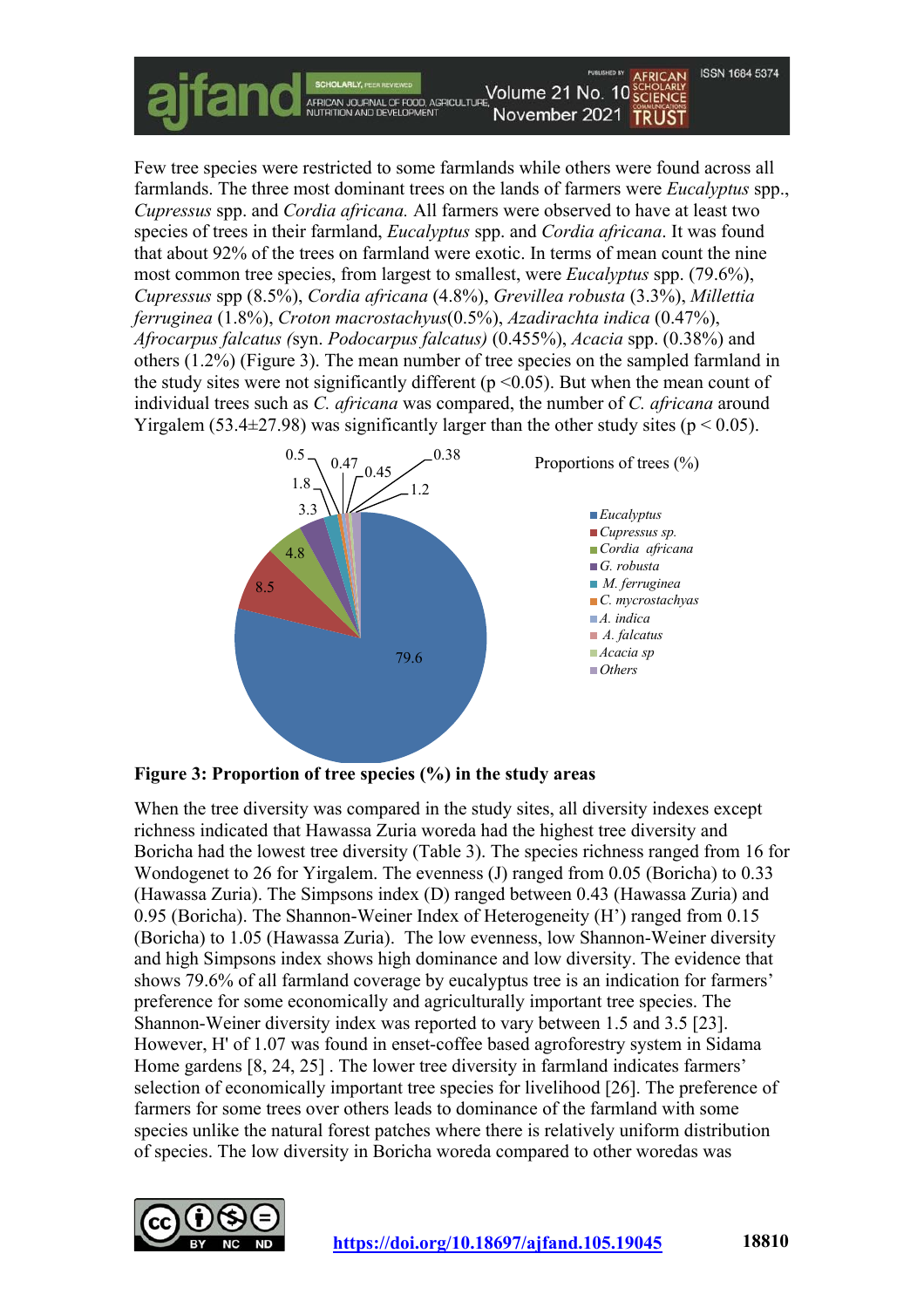ISSN 1684 5374 **AFRICAN** VED AGRICULTURE, **Volume 21 No. 10 SCHOLARLY**<br>FOOD, AGRICULTURE, **Volume 21 No. 10 SCIENCE** November 2021 TRUST

attributed to the low evenness of the species. The agro-ecology of Boricha is 25% midland (*Woynadega*) and 75% lowland (*Kola*). Boricha is often prone to drought and the low seedling establishment rate and the climate might have, therefore, contributed for the lowest tree diversity.

#### **Household tree use**

In the study areas trees provide direct and indirect values including construction, major fuel source, timber, medicinal value, fencing, sells, asset for present and next generation, fodder for livestock, garden shade, hanging beehives, aesthetic, recreation, spiritual value, soil fertility and environmental impact remediation (Figure 4). Exotic trees are preferred for sale and daily use (such as firewood and construction), whereas indigenous trees are preferred for farmland, ecological values, fodder and to produce long lasting household utensils (Table 4).



**Figure 4: Some uses of trees in the study area: timber production, bee hive preparation, house and fence construction, and as part of agroforestry system**

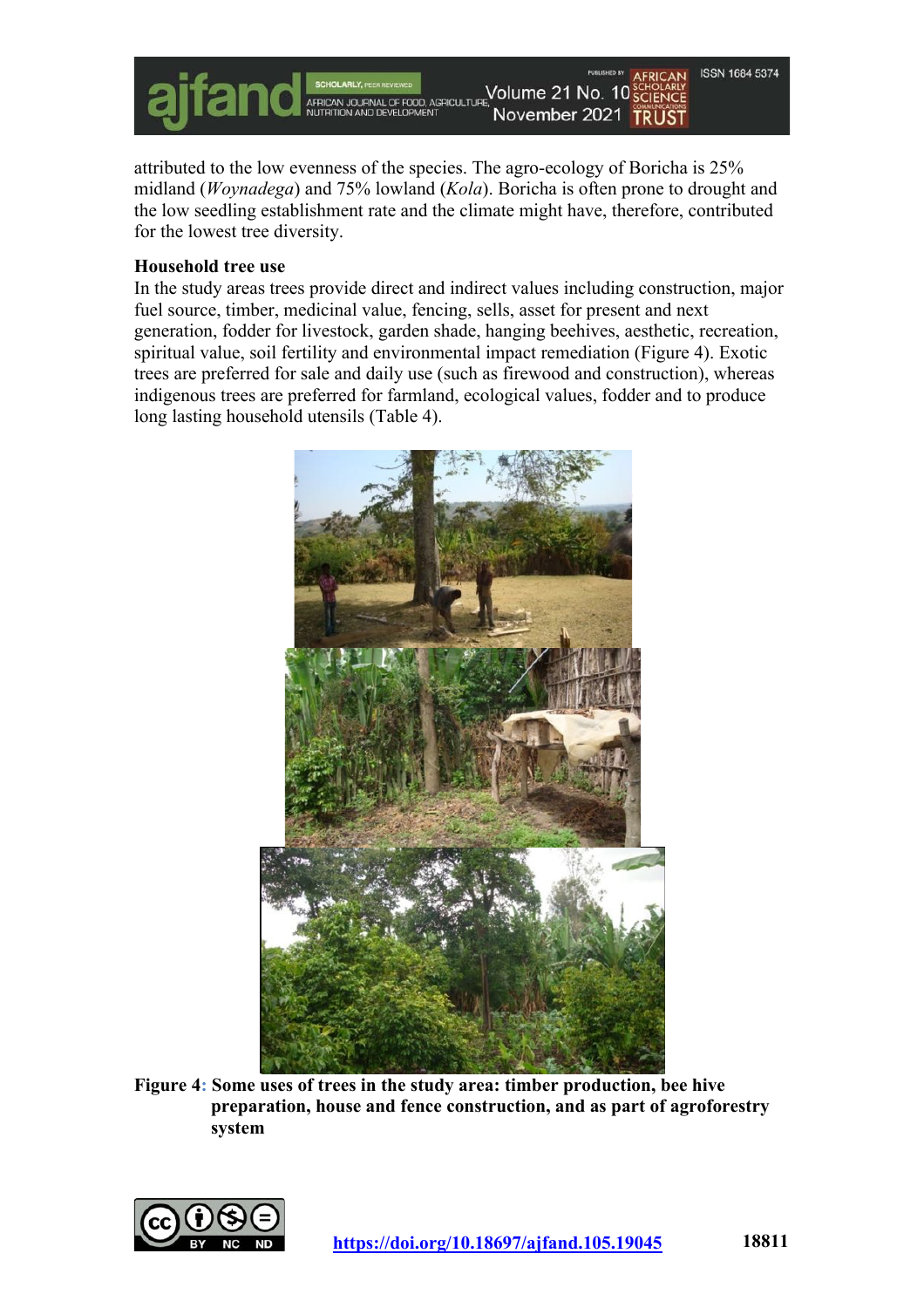#### **Factors affecting household tree plantation**

AFRICAN JOURNAL OF FOOD, AGRICULTURE

Exotic trees were the most dominant on the land of 56.4% respondents (Table 4). About 80% of the respondents preferred exotic trees for daily consumption and income generation, 93% of respondents preferred exotic trees because they are: easy to prepare nursery, easy to establish, grow faster, grow on degraded lands, and generate more income. The respondents indicated that the establishment rate of exotic tree seedlings was 76% when compared to 55% for indigenous ones. Similarly, expert interview indicated that 86% of the farmers preferred planting exotic tress due to their fast growth and easier establishment on degraded lands. On the other hand, 93% of the respondents depicted that indigenous trees do not harm the nearby trees, vegetables, crops and the soil; and 97% of them specified that indigenous trees were used to make more durable utensils and furniture and serve as a shade in agroforestry system and add fertility to the soil. The trees in the agroforestry systems are almost indigenous, and the selection of the trees in the system is based on its contribution for crop yield improvement, litter contribution, soil and water conservation, food and animal feed production, shade provision as well as cultural values.

#### **Preference for Indigenous Trees**

The majority of farmers prefer indigenous trees for farmland and ecological values. About 93% of the respondents indicated that indigenous trees do not harm the nearby trees, vegetables, crops and the soil; and 97% of them specified that indigenous trees were used to add fertility to the soil, serve as shades in agroforestry systems, and make more durable utensils and furniture. Many respondents wanted to plant and conserve indigenous trees due to their ecological and economic services and due to traditional significances. However, due to shortage of land, most farmers gave priority to plantation of exotic trees. The trees in the agroforestry systems are almost native, which indicates that the societies have maintained the time tested indigenous knowledge that was passed to them long ago. The leaves cut from trees and enset leaves on the ground were observed during field observation. However, the negative effect of exotic trees particularly eucalyptus on soil, water sources and undergrowth plants in the farmland were witnessed by most respondents. Hence farmers prefer growing eucalyptus trees separately (in monoculture) away from farmland and grasslands to reduce their negative effect on crops, vegetables, grasses and other trees, and in water-logged areas unlike other indigenous trees which are included in agro-forestry systems. A previous study indicated that exotic plantations support few biodiversity when compared with indigenous trees [13].

#### **Farmers' Skill and Knowledge on Indigenous Tree Plantation and Constraints**

Many respondents want to plant and conserve indigenous trees for their ecological and economic services and due to traditional significances. However, due to shortage of land and lack of seedlings or knowledge on seedling preparation, most farmers gave priority to fast growing exotic trees. About 70% of the interviewed farmers suggested that the growth rate of indigenous trees is very slow. Indigenous trees such as *A. falcatus*, *Ficus sycomorus* and *O. europaea* sub spp*. Cuspidate* were not easily available; and seeds of *A. falcatus*, some *Acacia* spp., *Hagenia abyssinica* and *O. europaea* subsp*. Cuspidate* don't easily germinate. Personal observations also

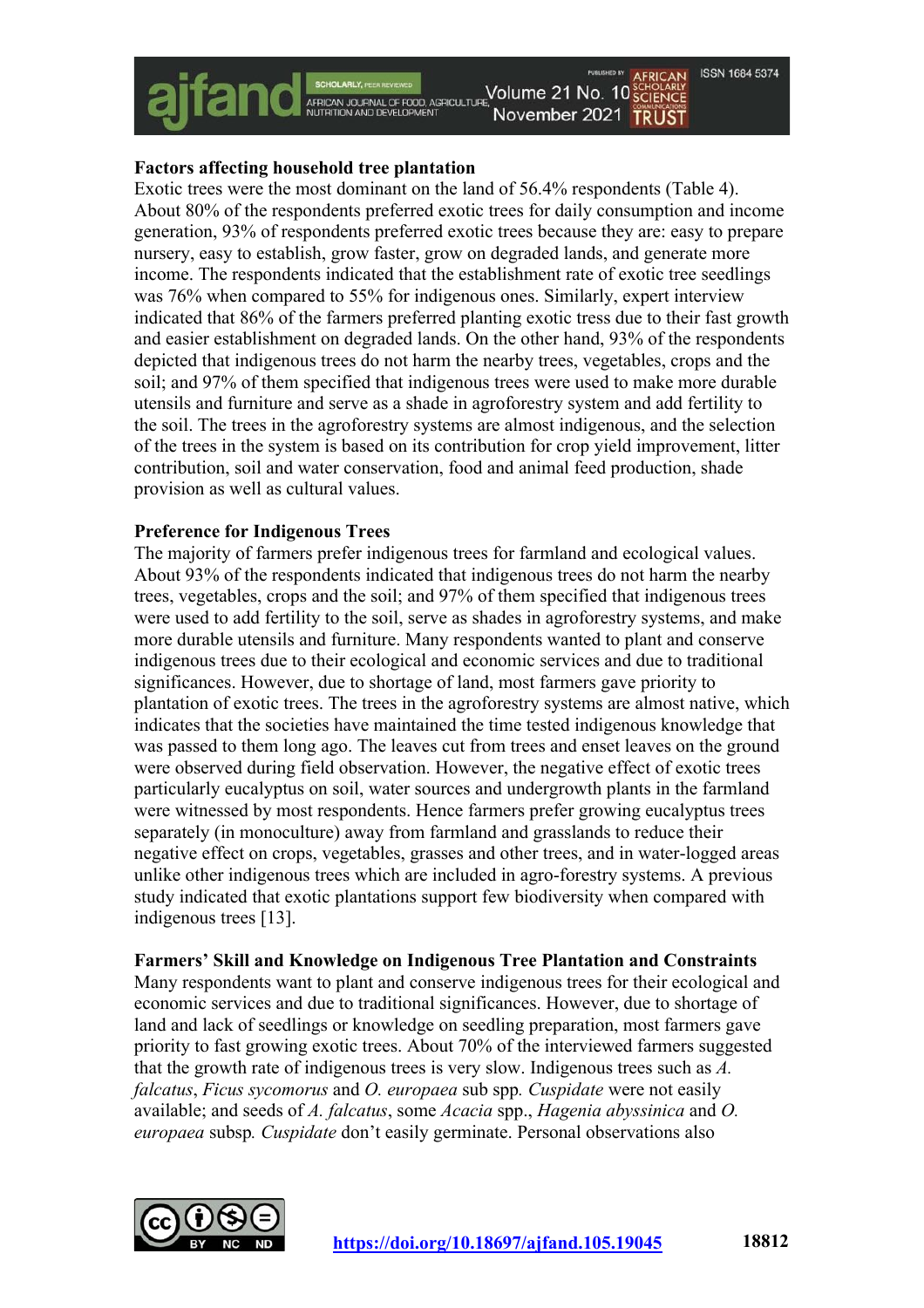confirmed that farmers mainly transplant the seedlings of indigenous trees that did already germinate naturally rather than preparing seedling nurseries.

The majority of the respondents did not know any seed pre-treatment method to remediate seeds that have a germination problem. Concerning seedling preparation, 62.4% of the respondents indicated that they prepared nurseries once in one to two years. However, during the actual observation, out of the 46 sampled farmers only two farmers were found owning seedlings on their own nursery. According to the experts, only 35% of the farmers practically apply the advices given on indigenous tree plantation and care. Regarding the advices obtained from experts 70% of the respondents indicated that they got advice to plant trees from kebele/woreda Development Agents (DAs) at least sometimes (Table 4), but no practical support and follow up was given. Moreover, no sufficient advice, support and practical training was given to farmers concerning nursery preparation, proper plantation and conservation of trees. Development agents (DAs) lack some knowledge on tree propagation and the support they provided is not similar among the districts. The expert support provided was higher in Boricha and less in Wondogenet. The seed viability of many indigenous trees is low and societies lack knowledge on the environmental requirements of the indigenous trees [27].

# **Options to Improve Farmers Attitude toward Growing Indigenous Trees**

The low attitude of farmers toward planting indigenous trees was exacerbated by land shortage and lack of knowledge in nursery preparation and germination. However, Legesse [14] argues that people generalize wrongly about germination and establishment of indigenous trees of Ethiopia. Many indigenous trees can germinate and establish easily if one knows their biology and methods of pre-treatments for germination and suitable environments for establishment. He further argued that many indigenous trees produce seeds that are covered with stony or hard seed coat, as endocarp of *O. europae*, sclerotesta of *A. falcatus* and hard seed coat of various *Acacia*  species, and so called 'difficult' indigenous trees of Ethiopia [28, 29]. Under natural conditions, such stony/hard seed coats require a set of suitable environmental or biological actions that modify their structure to facilitate imbibition. Even after the seeds have germinated, the seedlings may require shade in order to protect themselves from harmful UV radiation, wind, low relative humidity and other detrimental environmental factors [14].

Mechanical removal of hard seed coat/endocarp of seeds of *A. falcatus* and *O. europae*  sub sp*. cuspidata* significantly increase both germination rate and percentage of fully grown trees. Similarly, proper mechanical scarification and pre-treatment of seeds with hot water also significantly increase both the rate and percentage of germination of various *Acacia* species [14]. Seeds of *H. abyssinica* can be treated by easily available plant-derived aqueous smoke extracts (40%) and were found to have higher and significant seed germination percentage (86%) compared to the control (72%) [30]. However, farmers of the present study area had no awareness of such skill and knowledge of tree plantation. Moreover, the advices that have been given to farmers to plant and conserve indigenous trees by the Kebele Development workers were not accompanied with practical support and supervision.

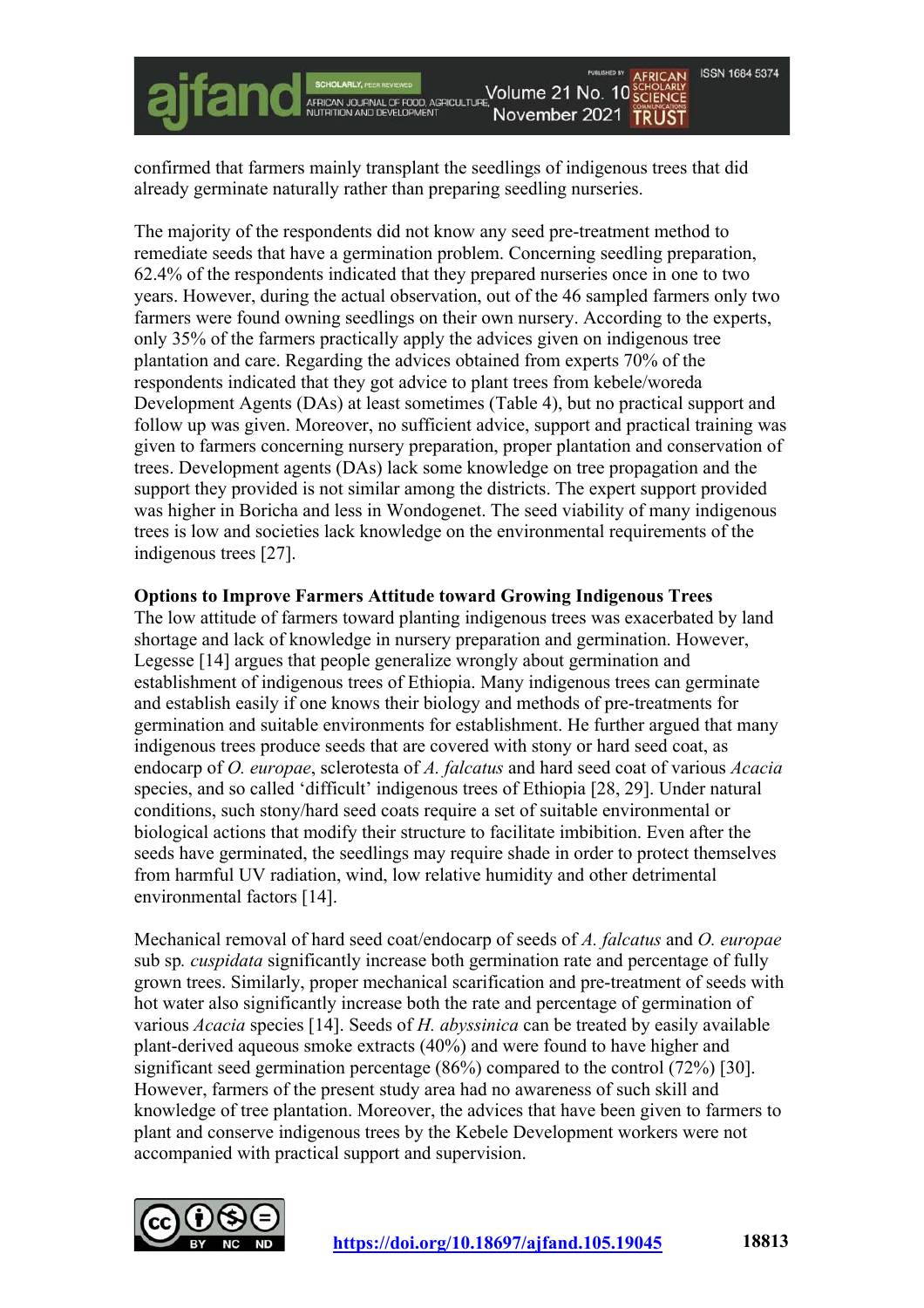

The present study investigated factors affecting preferences, skill and practices of farmers toward indigenous and exotic tree plantation by using four districts in Sidama zone. Farmers preference for tree plantation strongly correlated with land size (significantly larger for Yirgalem ( $p \le 0.05$ ) and smallest for farmers around Wondogenet). The majority of farmers preferred exotic trees, particularly, *Eucalyptus spp*. (79.6%), *Cupressus spp* (8.5%), *Grevillea robusta* (3.3%), and *Millettia ferruginea* (1.8%). The farmer preference for exotic trees is due to seed availability, fast germination rate, ease of nursery preparation and fast establishment rate and high income generation in a shorter period. Indigenous trees are preferred for their ecological services such as improving soil fertility, producing long-lasting household materials, shading, spiritual and aesthetic values. However, the majority of farmers didn't know pre-treatment methods to enhance germination of indigenous tree seeds to break physical and/or biological seed dormancy. Moreover, no sufficient advice, support and practical training was given to farmers concerning nursery preparation, proper plantation and conservation of trees. Therefore, the present study suggests the need for trainings for farmers and woreda/kebele experts concerning nursery preparation, plantation and conservation.

SCHOLARLY, FEERING WEDGENER MARRY<br>AFRICAN JOURNAL OF FOOD, AGRICULTURE, **VOLUME 21 NO. 10** SCHOLARLY<br>NUTRITION AND DEVELOPMENT

November 2021 TRUST

**ISSN 1684 5374** 

#### **ACKNOWLEDGEMENTS**

We are grateful to Hawassa University Vice President for Research and Technology Transfer office for providing financial support for this research. We are also thankful to Boricha, Wondogenet and Yirgalem district Agriculture and Rural Development experts for their cooperation during the research work. Finally we would like to appreciate the anonymous reviewers for their suggestions and insightful comments on the manuscript.

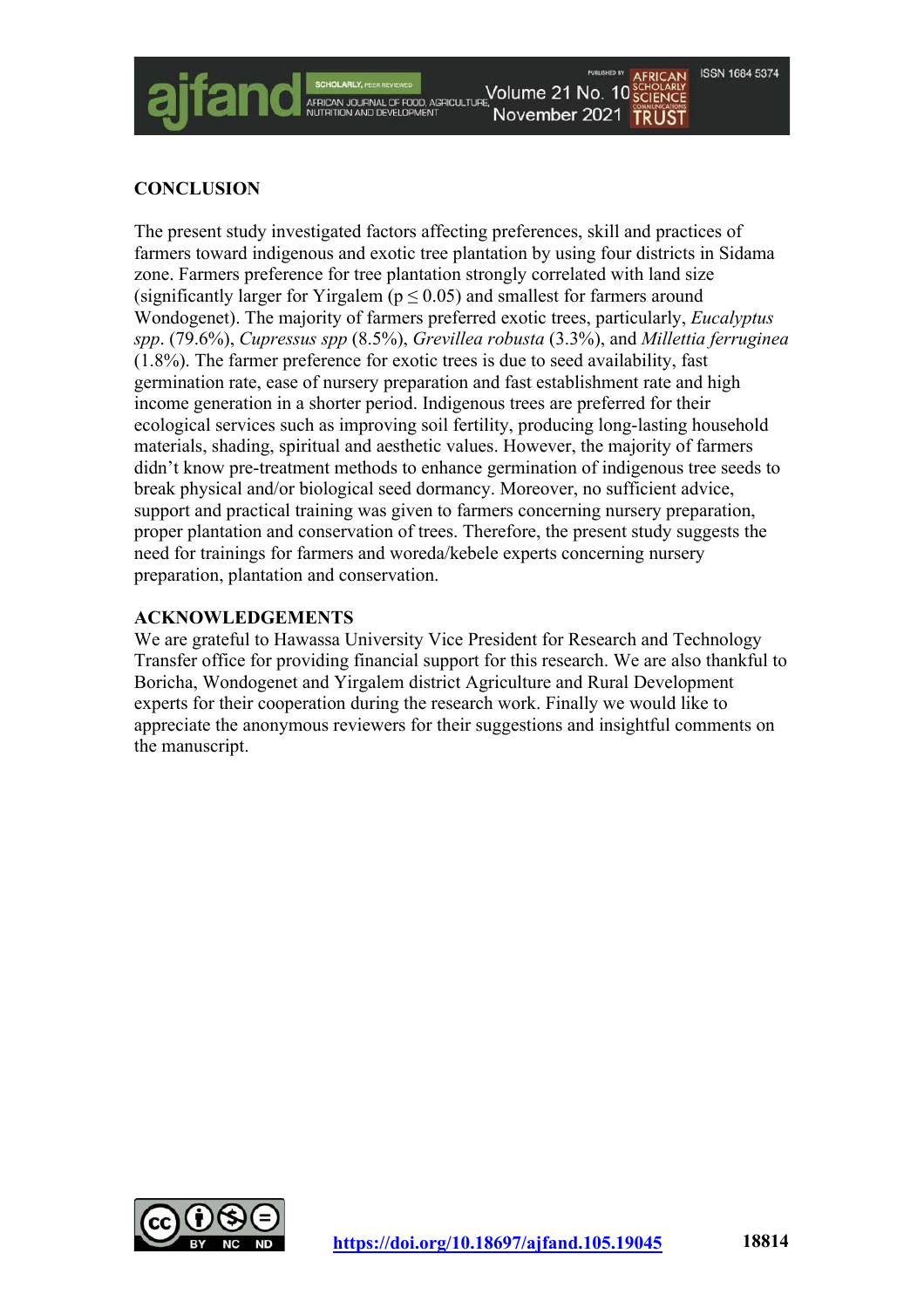| <b>Variables</b>          | Categories   | Frequencies      | Percentage       |
|---------------------------|--------------|------------------|------------------|
| <b>Sex</b>                | M            | 137              | 91.9             |
|                           | $\mathbf{F}$ | 12               | 8.1              |
| Age range                 | 18-30        | 8                | 5.4              |
|                           | 31-39        | 29               | 19.5             |
|                           | $40 - 65$    | 90               | 60.5             |
|                           | >65          | 22               | 14.8             |
|                           | Mean age     |                  | 48.5             |
| Marital status            | Married      | 147              | 98.7             |
|                           | Single       | 2                | 1.3              |
| <b>Educational</b> status | Illiterate   | 46               | 30.9             |
|                           | elementary   | 80               | 53.7             |
|                           | Secondary    | 20               | 13.4             |
|                           | Tertiary     | 3                | 2.01             |
| Year of land owing        | $1 - 5$      | $\boldsymbol{0}$ | $\boldsymbol{0}$ |
|                           | $6 - 10$     | 2                | 1.3              |
|                           | $11 - 22$    | 26               | 17.7             |
|                           | > 23         | 121              | 81.2             |

# **Table 1: General information on the respondents' backgrounds**

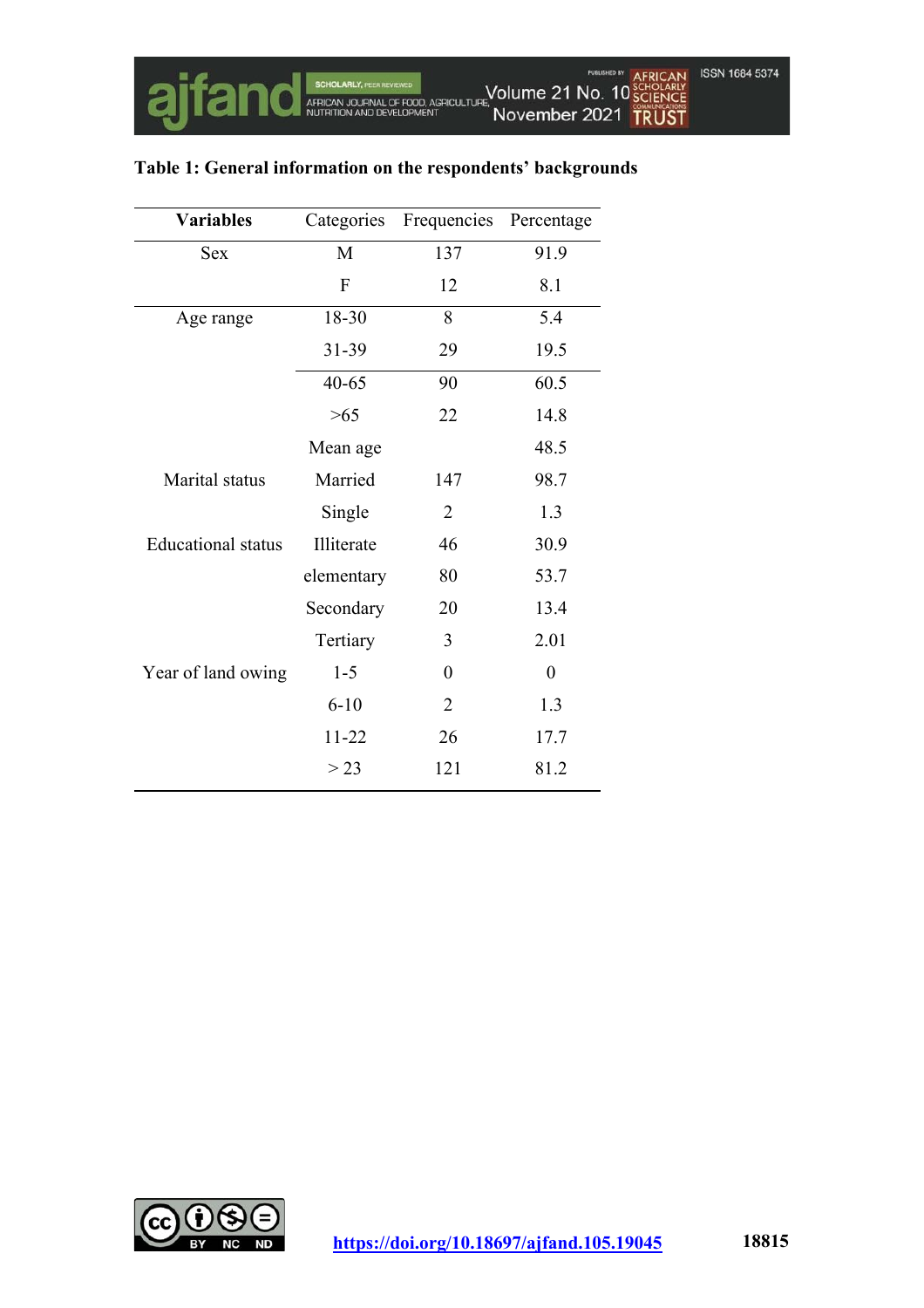|  |  |  |  | Table 2: Tree species identified in the home garden of the respondents |
|--|--|--|--|------------------------------------------------------------------------|
|  |  |  |  |                                                                        |

| N <sub>o</sub> | <b>Local Name</b>  | <b>Scientific name</b>       | Family        |
|----------------|--------------------|------------------------------|---------------|
| $\mathbf{1}$   | Honcho             | Juniperus procera            | Cupressaceae  |
| $\overline{2}$ | Gravilla           | Grevillea robusta            | Proteaceae    |
| 3              | Sesbania           | Sasbania sasban              | Fabaceae      |
| 4              | Dagucho            | Podocarpus falcatus          | Podocaraceae  |
| 5              | Garbicho           | Prunus Africana              | Rosaceae      |
| 6              | Kararo             | Aningeria adolfi-friedericii | Sapotaceae    |
| 7              | Sasa/kerkeha       | Sasa kurilensis              | Poaceae       |
| 8              | Diredawa zaf       | Jacaranda mimosifolia        | Bignoniaceae  |
| 9              | Walako             | Erythrina brucei             | Fabaceae      |
| 10             | Shiwushiwe         | Casuarina equsetifolia       | Casuarinaceae |
| 11             | Hedhesa            | Olea welwitschii             | Oleaceae      |
| 12             | Shisho/goraa       | Rubus apetalus               | Rosaceae      |
| 13             | Nim                | Azadiracta indica            | Meliaceae     |
| 14             | Kundoberbere       | Schinus molle                | Anacardiaceae |
| 15             | Kazmir             | Casimiro aedulis             | Rutaceae      |
| 16             | Rejicho/Girawa     | Vernonia amygdalinum         | Asteraceae    |
| 17             | Addama             | Euphorbia candelabrum        | Euphorbiaceae |
| 18             | Atat/Kombolcha     | Maytenus arbutifolius        | Celastraceae  |
| 19             | Xadacha            | Acacia tortilis              | Fabaceae      |
| 20             | Wacho              | Acacia absyssinica           | Fabaceae      |
| 21             | Wacho              | Acacia albida                | Fabaceae      |
| 22             | Karaaro            | Acokanthera schimperi        | Apocynaceae   |
| 23             | Reje/Rejicho       | Vernonia auriculifera        | Asteraceae    |
| 24             | Maticho            | Alibizia gummifera           | Fabaceae      |
| 25             | Qenbo'o            | Ricinus communis             | Euphorbiaceae |
| 26             | Xabaricho/Teberako | Bersama abyssinica           | Melianthaceae |
| 27             | Qilto              | Ficus vasta                  | Moraceae      |
| 28             | Korch              | Erythrina abyssinica         | Fabaceae      |

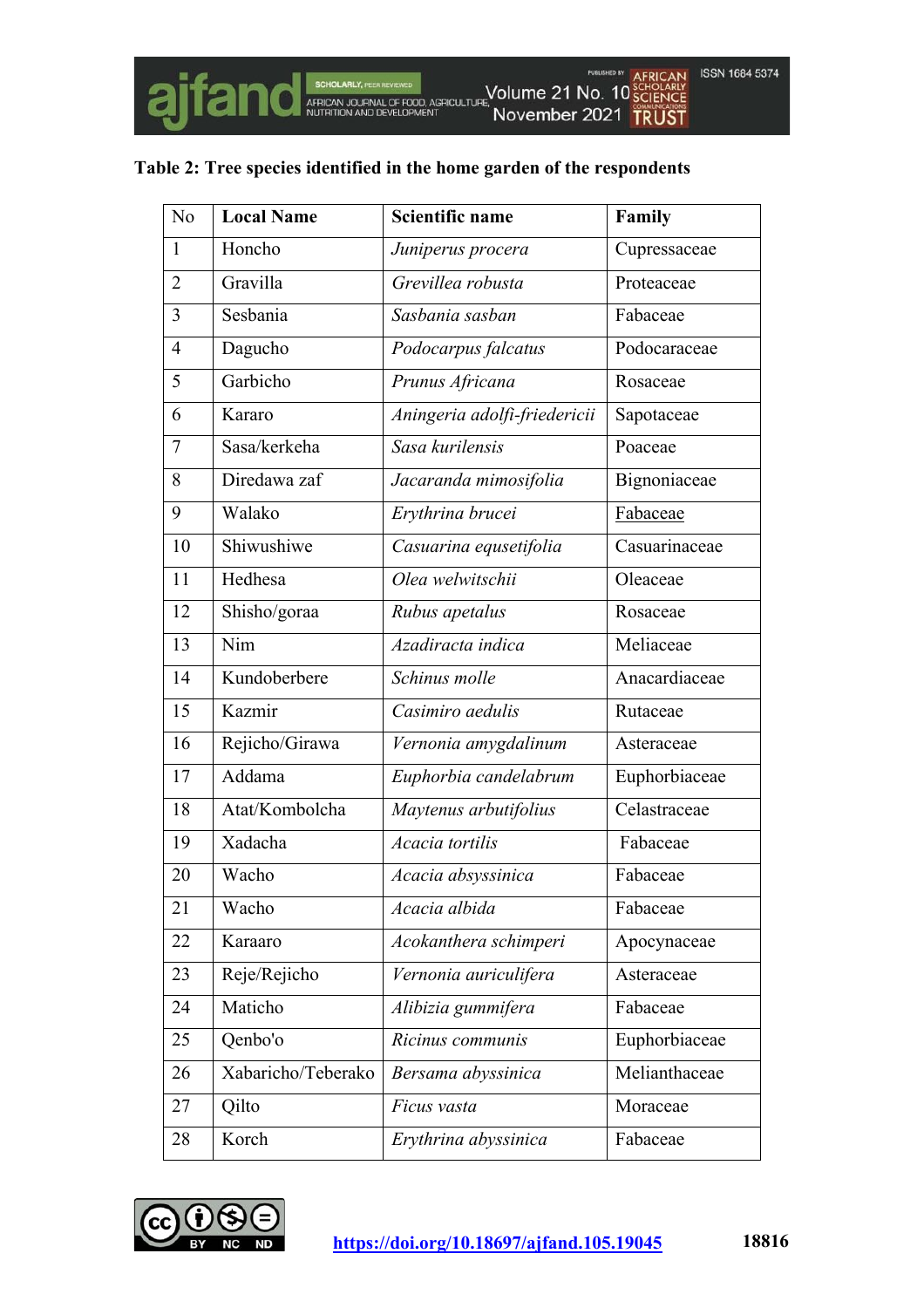

**ISSN 1684 5374** 

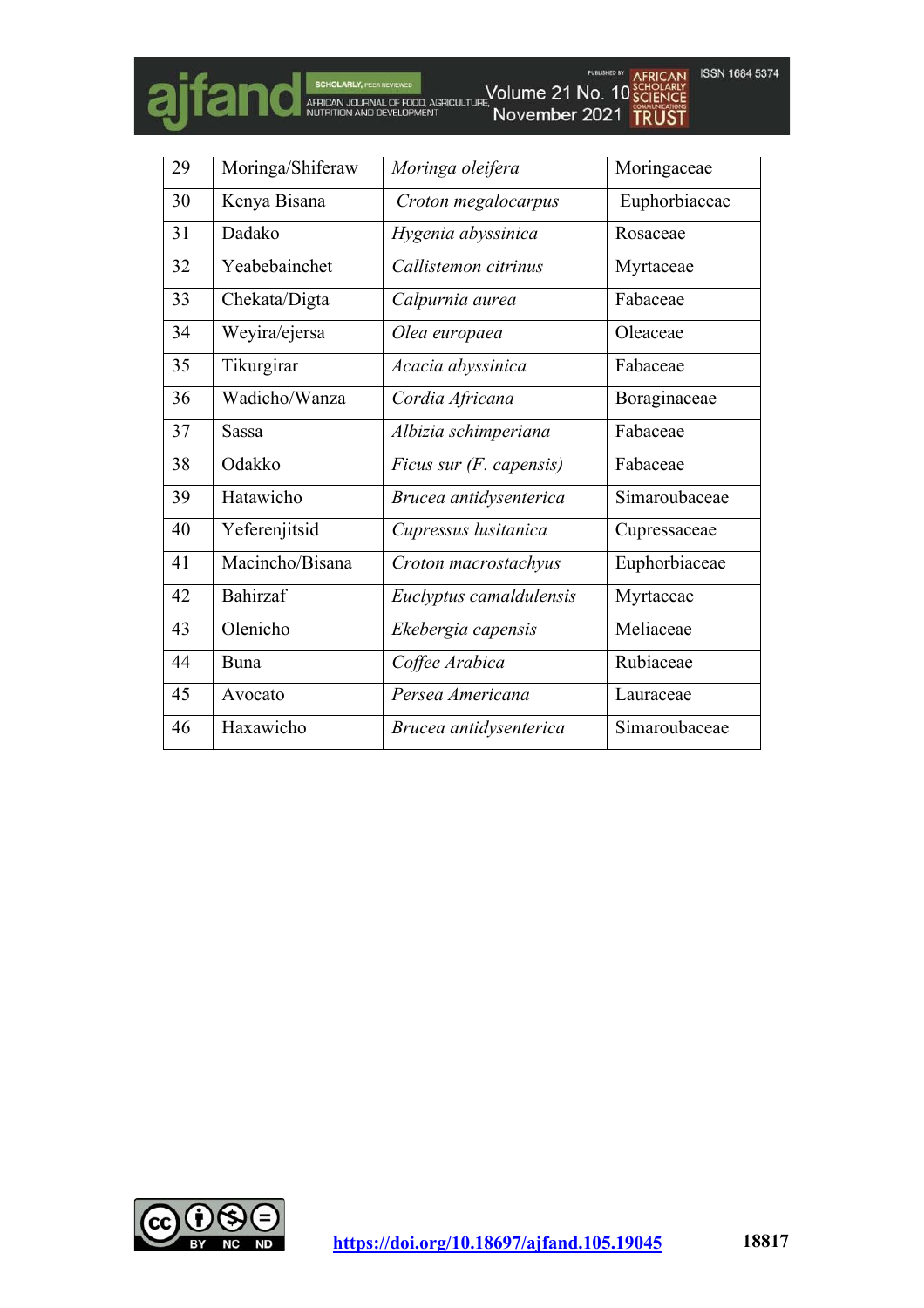

### **Table 3: Tree diversity indexes in households of four woredas in Sidama zone of Ethiopia, as expressed by richness, Evenness (J), Shannon Weiner index (H') and Simpsons index (D)**

| Name of       | Richness       | Shannon-                                    | Shannon Weiner | Simpsons Index   |  |
|---------------|----------------|---------------------------------------------|----------------|------------------|--|
| Woreda        | $(\mathrm{S})$ | Weiner Index of<br>index of evenness        |                | of Heterogeneity |  |
|               |                | Heterogeneity<br>$\left( \mathrm{J}\right)$ |                | (D)              |  |
|               |                | (H')                                        |                |                  |  |
| Boricha       | 24             | 0.18                                        | 0.05           | 0.95             |  |
| Hawassa Zuria | 25             | 1.05                                        | 0.33           | 0.43             |  |
| Wondogenet    | 18             | 0.7                                         | 0.24           | 0.73             |  |
| Yirgalem      | 26             | 0.55                                        | 0.17           | 0.77             |  |

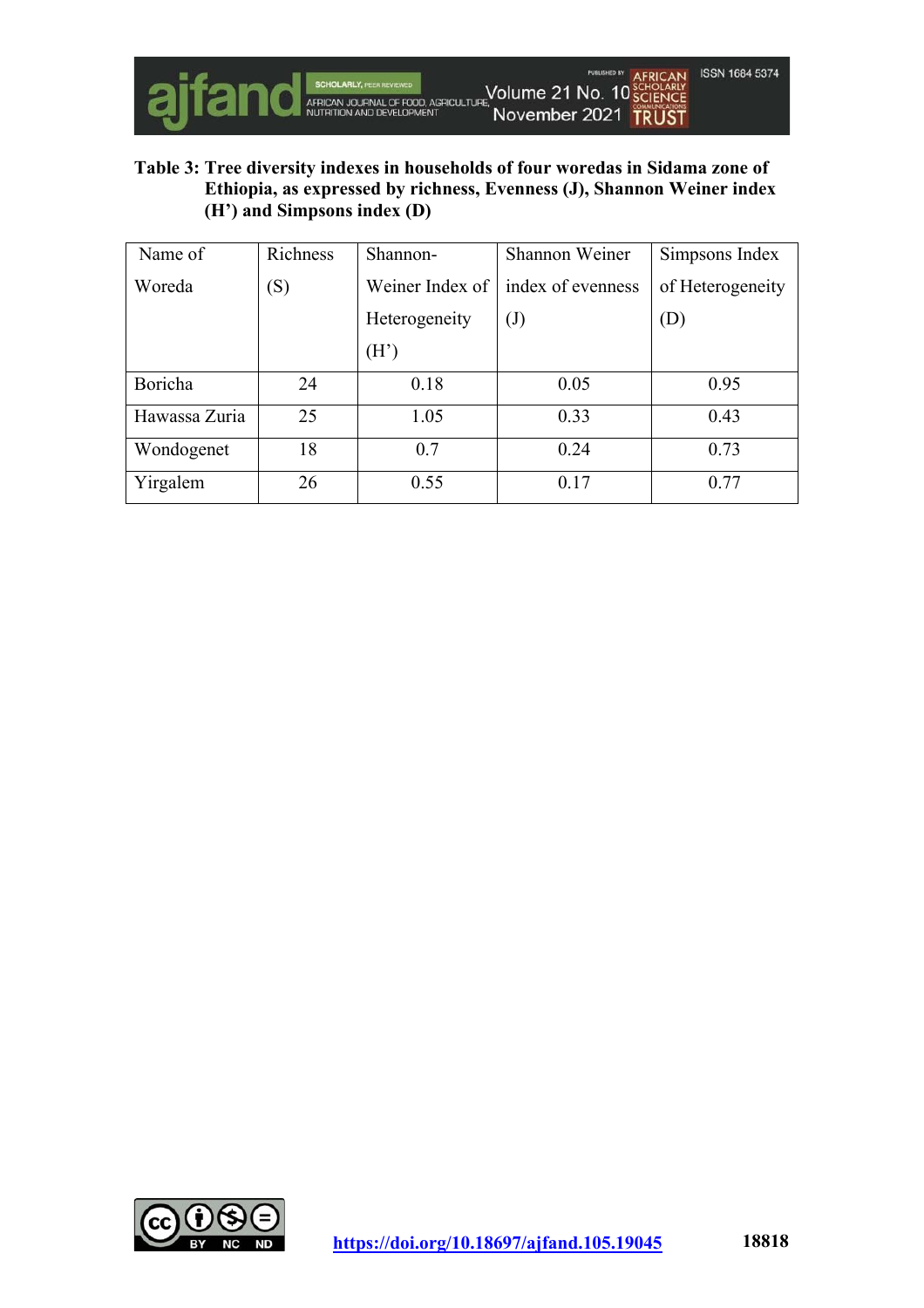# **Table 4: Percent response of household heads on attitude, skill and preference of**

| Variables                                 | Categories                                 |             | Frequencies  | Percentage |
|-------------------------------------------|--------------------------------------------|-------------|--------------|------------|
| Dominant trees on farmland                | Indigenous                                 |             | 58           | 38.9       |
|                                           | Exotic                                     |             | 84           | 56.4       |
|                                           | Both equal                                 |             | 7            | 4.7        |
| Trees that grow faster                    | Indigenous                                 |             | 10           | 6.7        |
|                                           | Exotic                                     |             | 138          | 92.6       |
|                                           | Unknown                                    |             | $\mathbf{1}$ | 0.7        |
| Frequency<br>of                           | seedling Once in 1-2 years                 |             | 42           | 62.4       |
| preparation                               | Once in 5-10 years<br>Don't prepare at all |             | 87           | 24.2       |
|                                           |                                            |             | 17           | 6.7        |
|                                           |                                            |             |              |            |
|                                           | Indigenous                                 |             | 11           | 7.4        |
| Ease of seedling preparation              | Exotic<br>Unknown                          |             | 120          | 80.5       |
|                                           |                                            |             | 18           | 11.4       |
|                                           | Daily use                                  | Exotic      | 119          | 79.8       |
| Tree preferred for use                    |                                            | Indigenous  | 22           | 14.8       |
|                                           |                                            | Both        | 8            | 5.4        |
|                                           | For sale                                   | Exotic      | 116          | 77.9       |
|                                           |                                            | Indigenous  | 20           | 13.4       |
|                                           |                                            | Both        | 10           | 6.7        |
| Frequency of advices given by             | Always                                     |             | 30           | 20.6       |
| experts on tree plantation and Some times |                                            |             | 71           | 48.6       |
| care                                      | Not at all                                 |             | 45           | 30.8       |
| Mean tree seedlings planted               |                                            | Planted     | 45.2         |            |
| &established                              | Indigenous                                 | Established | 24.8         | 55         |
|                                           |                                            | Planted     | 556.5        |            |
|                                           | Exotic                                     | Established | 423.43       | 76         |

# **indigenous and exotic trees**

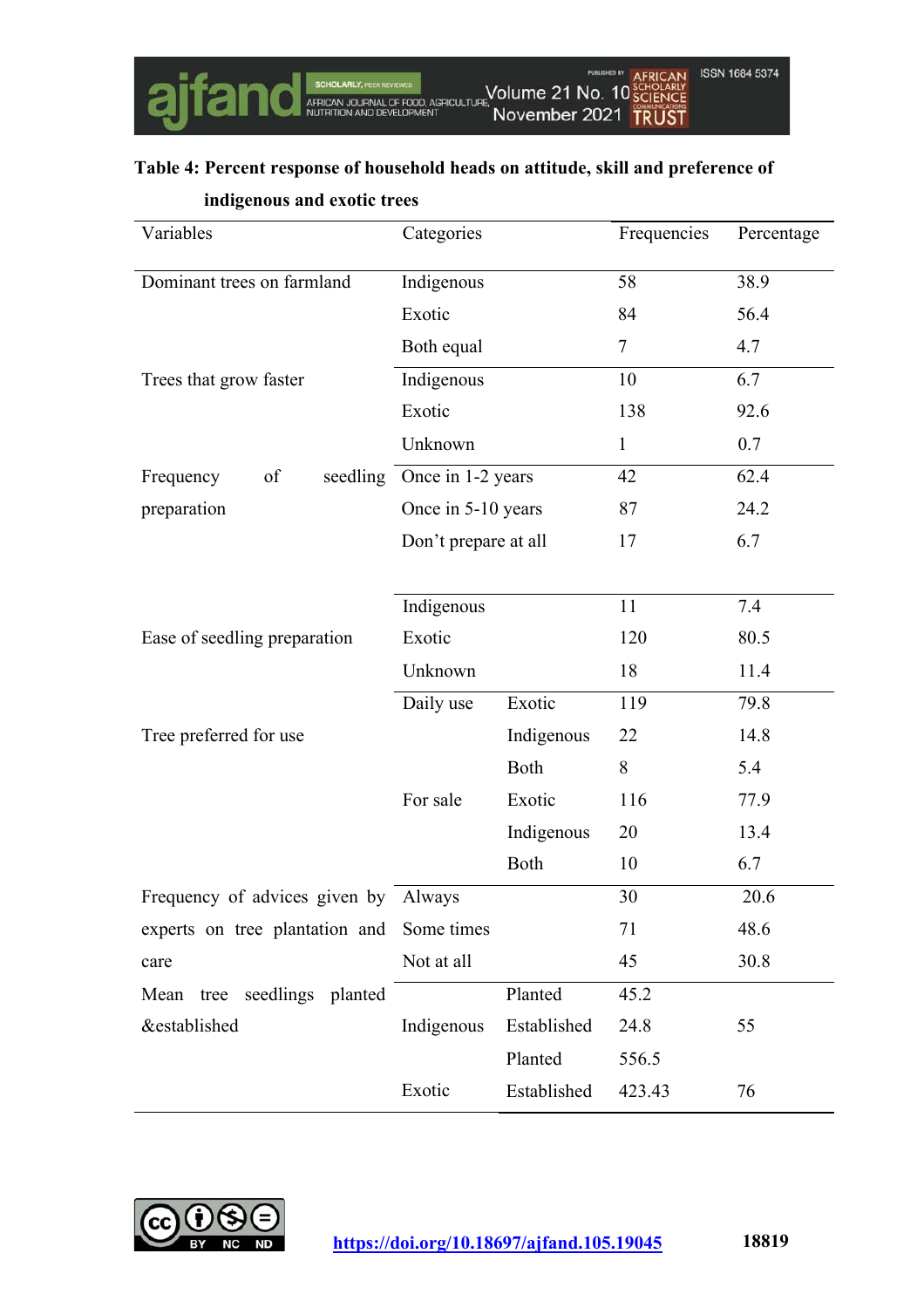

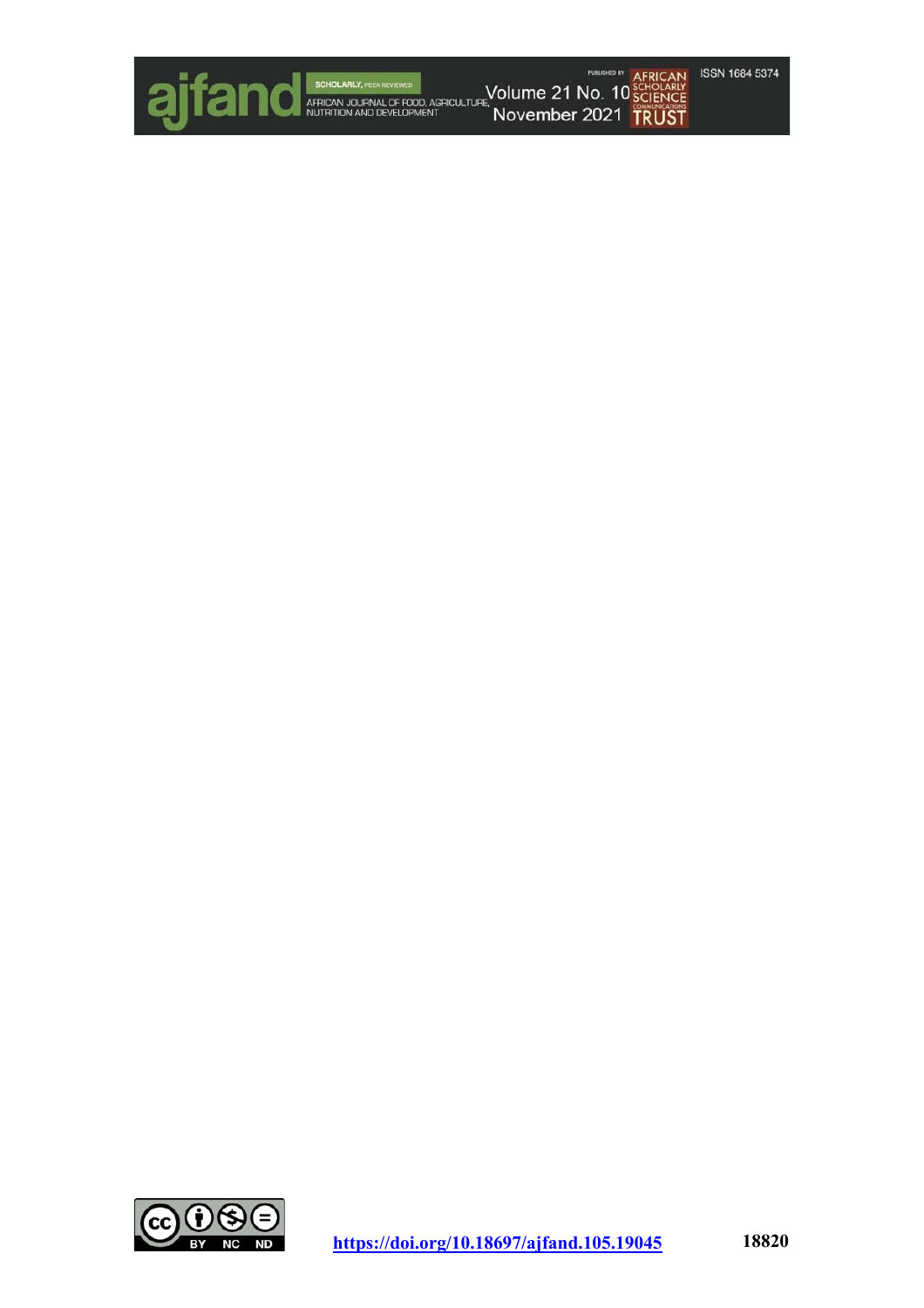### **REFERENCES**

- 1. **FDRE.** National REDD<sup>+</sup> Strategy (2018 2030). Ministry of Environment, Forest and Climate Change, National REDD<sup>+</sup> Secretariat 2018.
- 2. **FAO.** Global Forest Resource Assessment: Country Report Ethiopia. FRA 2010/065: Rome, Italy 2010.
- 3. **FDRE.** Ethiopia's Climate-Resilient Green Economy: Green Economy Strategy. 2011.
- 4. **Aerts R, Van Overtveld K, November E, Wassie A, Abiyu A, Demissew S, Daye DD, Giday K, Haile M and S TewoldeBerhan** Conservation of the Ethiopian church forests: threats, opportunities and implications for their management. *Science of the Total Environment*. 2016; **551**: 404-414.
- 5. **Assefa E and HR Bork** Deforestation and forest management in Southern Ethiopia: investigations in the Chencha and Arbaminch areas. *Environmental management*. 2014; **53(2)**: 284-299.
- 6. **Lemenih M and H Kassa** Re-greening Ethiopia: history, challenges and lessons. *Forests*. 2014; **5(8)**: 1896-1909.
- 7. **Shete M, Rutten M, Schoneveld GC and E Zewude** Land-use changes by large-scale plantations and their effects on soil organic carbon, micronutrients and bulk density: empirical evidence from Ethiopia. *Agriculture and human values*. 2016; **33(3)**: 689-704.
- 8. **Negash M, Yirdaw E and O Luukkanen** Potential of indigenous multistrata agroforests for maintaining native floristic diversity in the south-eastern Rift Valley escarpment, Ethiopia. *Agroforestry systems*. 2012; **85(1)**: 9-28.
- 9. **Mekonen T, Giday M and E Kelbessa** Ethnobotanical study of homegarden plants in Sebeta-Awas District of the Oromia Region of Ethiopia to assess use, species diversity and management practices. *Journal of ethnobiology and ethnomedicine*. 2015; **11(1)**: p. 64.
- 10. **Teshome T** Is Eucalyptus ecologically hazardous tree species. *Ethiopian ejournal for research and innovation foresight*. 2009; **1(1)**: 128-134.
- 11. **Gezahgne A, Roux J, Slippers B, Wingfield M and P Hare** Identification of the causal agent of Botryosphaeria stem canker in Ethiopian Eucalyptus plantations. *South African journal of botany*. 2004; **70(2)**: 241-248.
- 12. **Danyo S, Abate A, Bekhechi M, Köhlin G, Medhin H, Mekonnen A, Fentie A, Ginbo T, Mulugeta Negede B, Gebru HT and A Wikman** Ethiopia Country Environmental Analysis (CEA) Realizing Green Transformation. World Bank: Washington, DC 2017.

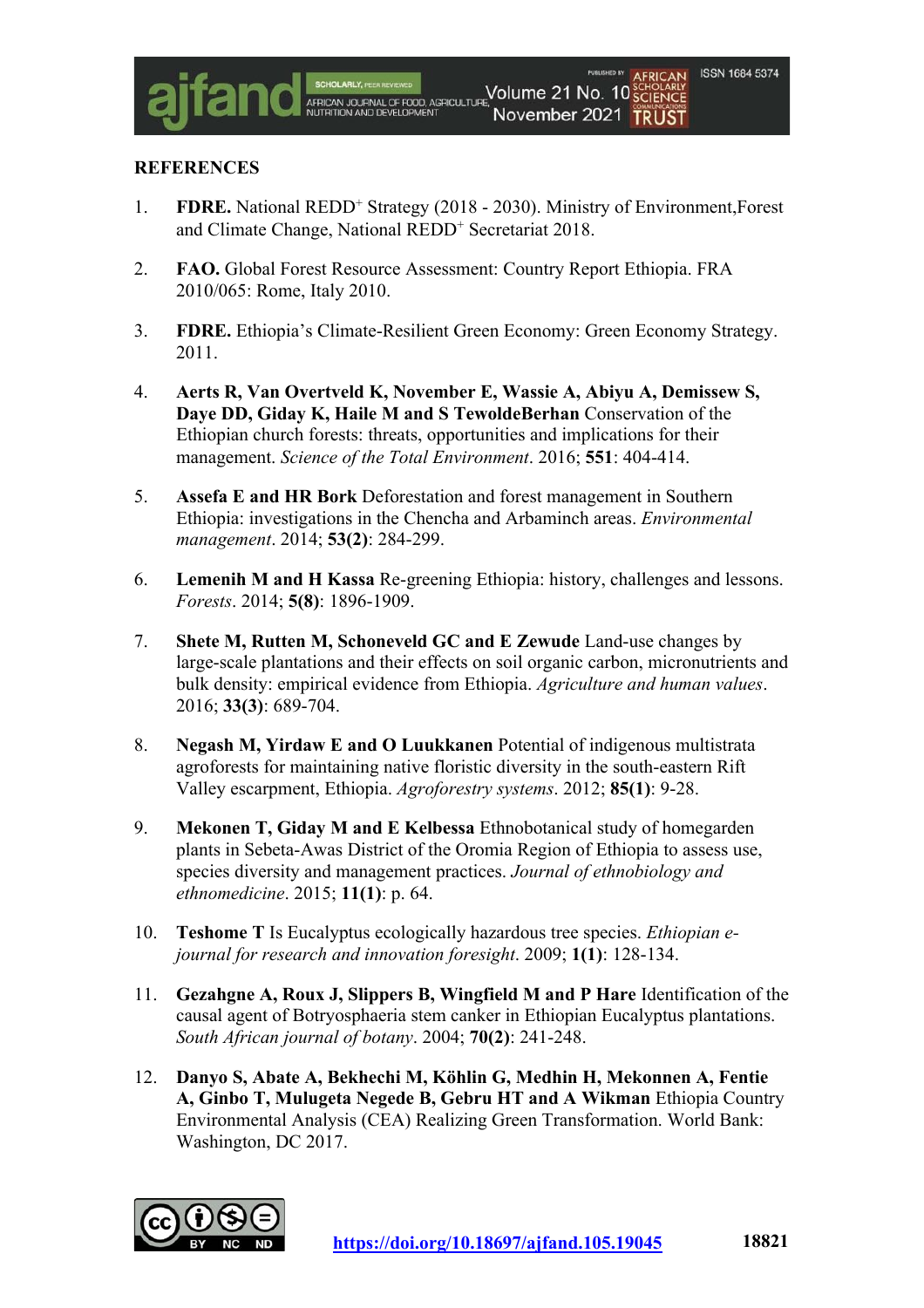

**ISSN 1684 5374** 

- 13. **Robertson H, Ratsirarson H, Van Noort S and M Picker** Indigenous forests versus exotic eucalypt and pine plantations: a comparison of leaf-litter invertebrate communities. *African Entomology*. 2002; **10(1)**: 93-99.
- 14. **Legesse N** Indigenous trees of Ethiopia: biology, uses and propagation techniques. *Addis Ababa: Department of Biology, Addis Ababa University 285p. ISBN*. 1995; **581976465**.
- 15. **Beyene H, Deressa W, Kumie A and D Grace** Spatial, temporal, and spatiotemporal analysis of under-five diarrhea in Southern Ethiopia. *Tropical medicine and health*. 2018; **46(1)**: 18.
- 16. **Gebremariam A** Farmers' Awareness about Land Degradation and their Attitude towards Land Management Practices. *A Case of Sidama Zone, Aleta Wondo Woreda, Southern Ethiopia. Addis Ababa University, College of Education, Department of Geography and Environmental Education*. 2010.
- 17. **Bereda A, Yilma Z and A Nurfeta** Dairy production system and constraints in Ezha districts of the Gurage zone, Southern Ethiopia. *Global Veterinaria*. 2014; **12(2)**: 181-186.
- 18. **Norris PE and SS Batie** Virginia farmers' soil conservation decisions: an application of Tobit analysis. *Journal of Agricultural and Applied Economics*. 1987; **19(1)**: 79-90.
- 19. **Gebreegziabher Z, Mekonnen A, Kassie M and G Köhlin** Household tree planting in Tigrai, northern Ethiopia: Tree species, purposes, and determinants. 2010.
- 20. **Tesfaye Y** Participatory forest management for sustainable livelihoods in the Bale Mountains, Southern Ethiopia. 2011.
- 21. **Zerihun M** Natural Resource Competition Conflicts and their Managements: Case Study from Wondo Genet, South-Central Ethiopia. *Center for Human Environment and Development. Addis Ababa*. 1999.
- 22. **Gemechu T** Prospects of sustainable natural resource management and livelihood development in Wondo Genet area, southern Ethiopia. Addis Ababa University 2005.
- 23. **Kent M and P Coker** Vegetation description and analysis: a practical approach, in Belhaven. Press. London 1992.
- 24. **Abebe T, Sterck F, Wiersum K and F Bongers** Diversity, composition and density of trees and shrubs in agroforestry homegardens in Southern Ethiopia. *Agroforestry systems*. 2013; **87(6)**: 1283-1293.